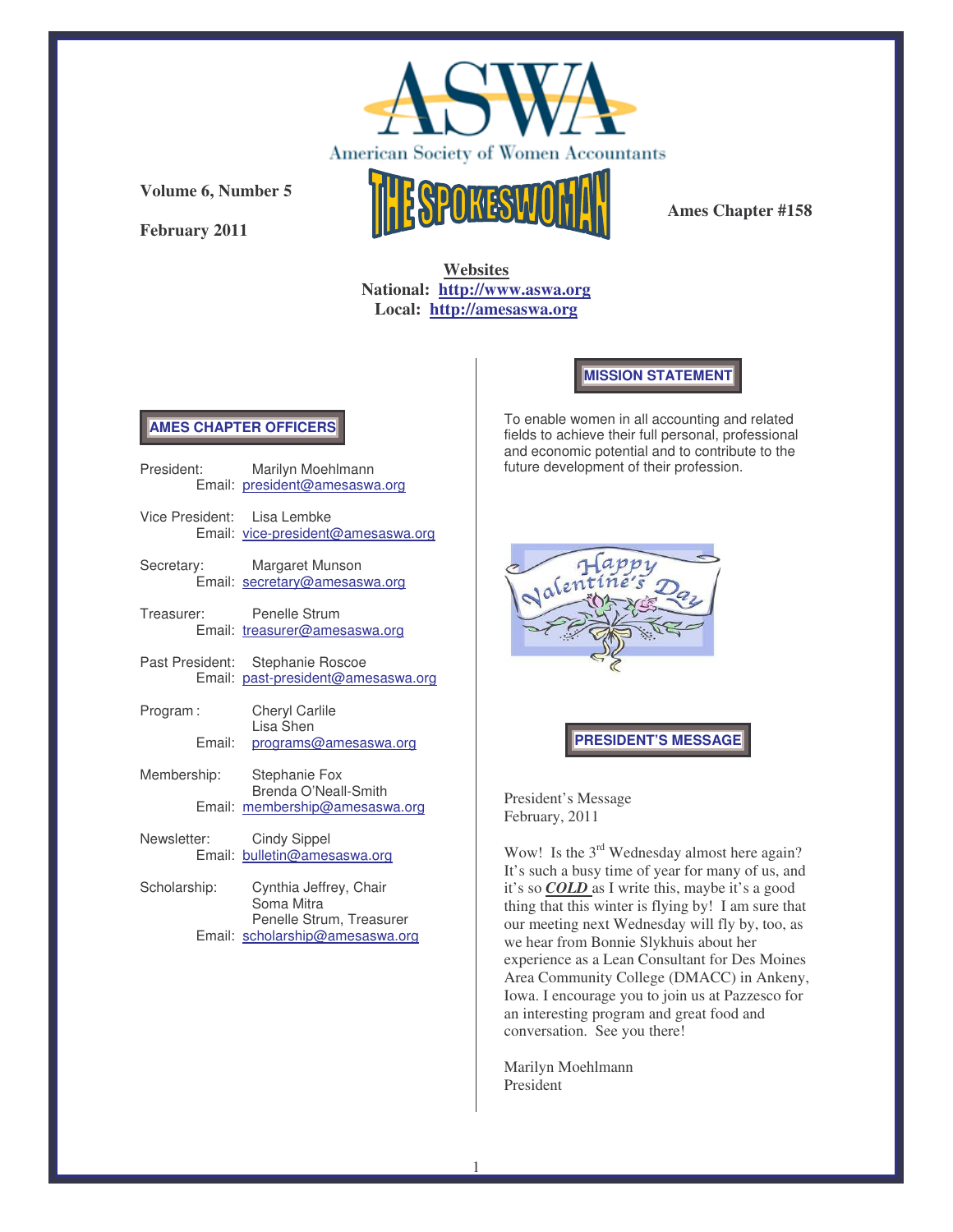

**February 2011**



**Ames Chapter #158**

**Websites National: http://www.aswa.org Local: http://amesaswa.org**

**AGENDA**

### AGENDA – February 16, 2011

- 1. Call to Order
- 2. Quorum
- 3. Approval of Minutes
- 4. Treasurer's Report
- 5. Committee Reports
	- a. Membership
	- b. Program
	- c. Bulletin
	- d. Scholarship
	- e. Outreach
- 6. Old Business
	- a. Regional Conference Update
- 7. New Business a. Financial Literacy webinar report – Karen Jacobson
- 8. Announcements
- 9. Adjournment

**MEETING INFORMATION**

| Date:    | Wed, February 16th 2011                                                       |
|----------|-------------------------------------------------------------------------------|
| Time:    | 5:30 PM Social Time<br>6:00 PM Speaker<br>7:00 PM Dinner                      |
| Speaker: | <b>Bonnie Slykhuis</b>                                                        |
| Topic:   | Office Inefficiencies that<br>Cost You Money" - an<br>overview of Lean and 5S |

Speaker Biography: Bonnie is currently a Lean Consultant for Des Moines Area Community College (DMACC) in Ankeny, lowa. She holds a B.A. in Biology and Secondary Education from Central College and a Masters in Training & Development from Drake University. Bonnie is responsible for implementing Lean initiatives throughout DMACC's six campuses and providing training and consulting services to external clients. She is a certified Master Trainer for workplacelean® (office lean) and a certified trainer for NIST/MEP Lean (manufacturing lean) having conducted over 350 Lean sessions for more than 60 organizations throughout Iowa. She is also a certified instructor for leadership and soft skills programs such as MBTI (Myers-Briggs Type Indicator), DDI (Developmental Dimensions International), Achieve Global and Logic Opera.

Bonnie's prior work experience includes working as a K-12 public educator, working for major manufacturing companies in various positions and owning a small business.

| Location:    | <b>Pazzesco Pasta and</b> |
|--------------|---------------------------|
|              | <b>Chophouse</b>          |
|              | 6008 W Lincolnway         |
|              | Ames, IA 50014            |
|              | www.pazzescochophouse.com |
| <b>RSVP:</b> | Use Evite                 |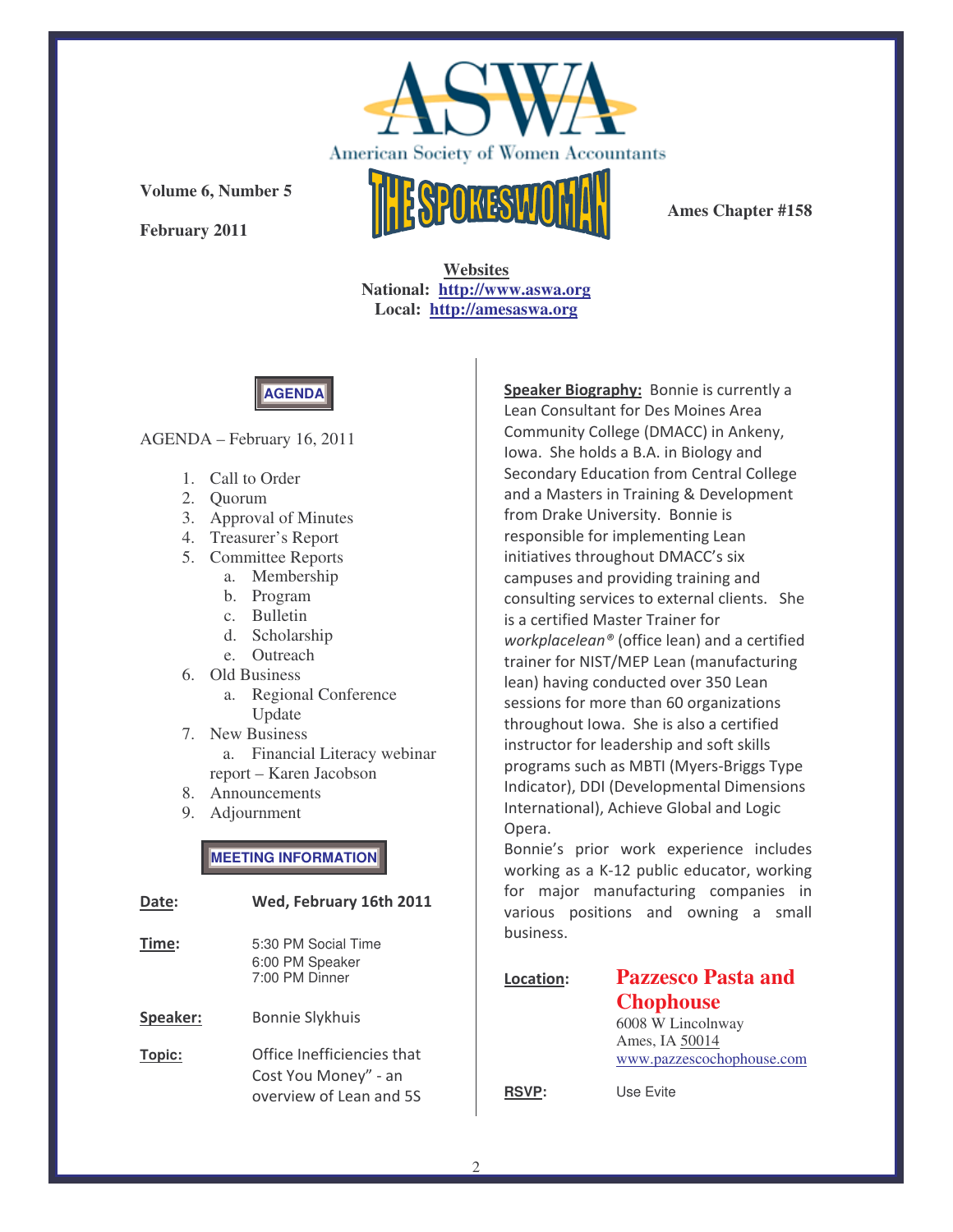

**February 2011**



**Ames Chapter #158**

**Websites National: http://www.aswa.org Local: http://amesaswa.org**

**January 2011 MINUTES**

January Minutes American Society of Women Accountants Ames Chapter #158 Membership Meeting January 19, 2011

- Call to Order: The January Membership Meeting of the Ames Chapter #158 was called to order by President Marilyn Moehlman in Ames at 7:35 pm on Wednesday, January 19, 2011. Those in attendance were members Cheryl Carlile,Jan Duffy, Haiyan Li, Karen Jacobson, Soma Mitra, Marilyn Moehlmann, Kate Mulder, Margaret Munson, Brenda O'Neall-Smith, Lisa Palmersheim, Stephanie Roscoe, Lin Shen, Cindy Sippel, Kathy Strum, and Penny Strum. A quorum was present.
- Minutes: Kate Mulder moved and Cindy Sippel seconded that the November minutes be approved as printed in the bulletin. Motion carried.
- Treasurer's Report: Penny Strum presented the treasurer's reports for November and December. Scholarship donations for December were \$890. The report will be placed on file for review.

Committee Reports

- A. Membership: no report
- B. Program: Cheryl Carlile reported that speakers for several upcoming meetings have been arranged and were printed in

the January bulletin. Send ideas for other speakers to Cheryl and Lin Shen at programs@amesaswa.org .

- C. Bulletin: Watch email for the bulletin reminder.
- D. Scholarship: Soma Mitra presented the recommendation of the scholarship committee that the chapter award two \$1,000 scholarships – one to each of the two top applicants. Ten applications were received. Karen Jacobson moved and Kate Mulder seconded that the recommendation of the committee be accepted. Motion carried.
- E. Outreach: Stephanie Roscoe can facilitate volunteer efforts for hospice and VITA.

Old Business

A. Regional Conference: Stephanie Roscoe reported that the regional conference to be held in Ames July 15- 16, 2011, will offer 12 hours of CPE – 8 hours on Friday and 4 on Saturday. The conference registration will be set at \$265 for ASWA members and \$300 for non-members with a \$25 discount for early registration. The conference rate will include meals but not parking or hotel. Soma Mitra and Lisa Shen are looking at possible fun night activities for Friday night. Members are asked to email fun@amesaswa.org with ideas for the fun night. Stephanie will send out a request to the membership for speaker ideas for the conference.

New Business: None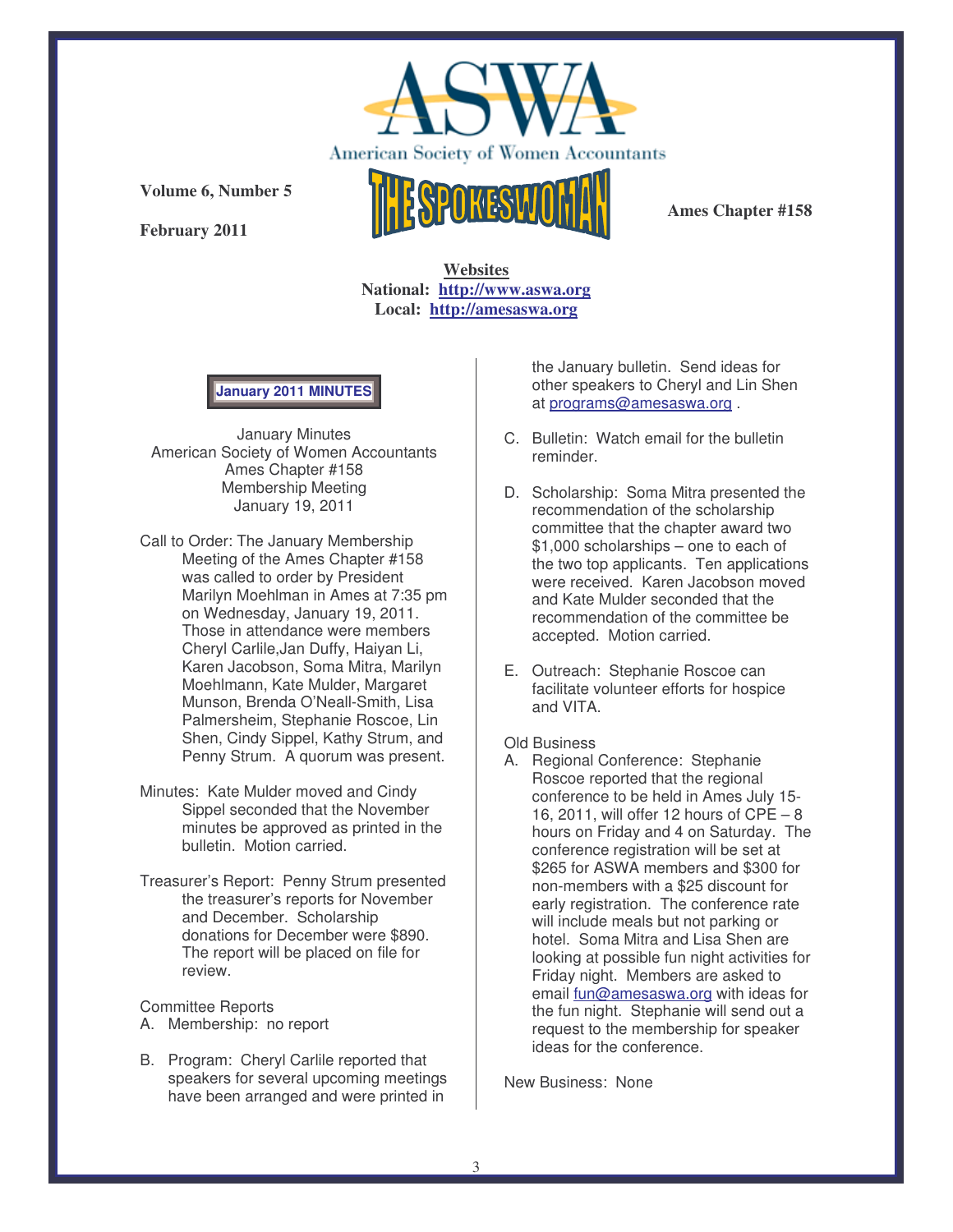

**February 2011**



**Ames Chapter #158**

# **Websites National: http://www.aswa.org Local: http://amesaswa.org**

Announcements: Kate Mulder is Vice President of Chapter Partnering on the National Board of Directors for ASWA.

Adjournment: Meeting adjourned at 8:30 pm.

Respectfully submitted, Margaret Munson, Secretary

**UPCOMING MEETINGS**

- March 23 (changed because of spring break) - IRS Tax Update
- $•$  April 20
- $\bullet$  May 18
- $\bullet$  June 15
- July 15-16 Regional Conference

**Networking Lunches**

Future Networking Lunches: Thurs, Feb 24<sup>th</sup> @ Old Main Wed, March 9<sup>th</sup> @ Dublin Bay Tues, April 26t<sup>h</sup> @ Old Chicago Thurs, May 26<sup>th</sup> @ Wallaby's patio

**QUOTE OF THE MONTH**

"Love is a binding force, by which another is joined to me and cherished as myself." – Thomas Aquinas

Articles and submissions to the newsletter are welcome. Please contact Cindy at bulletin@amesaswa.org